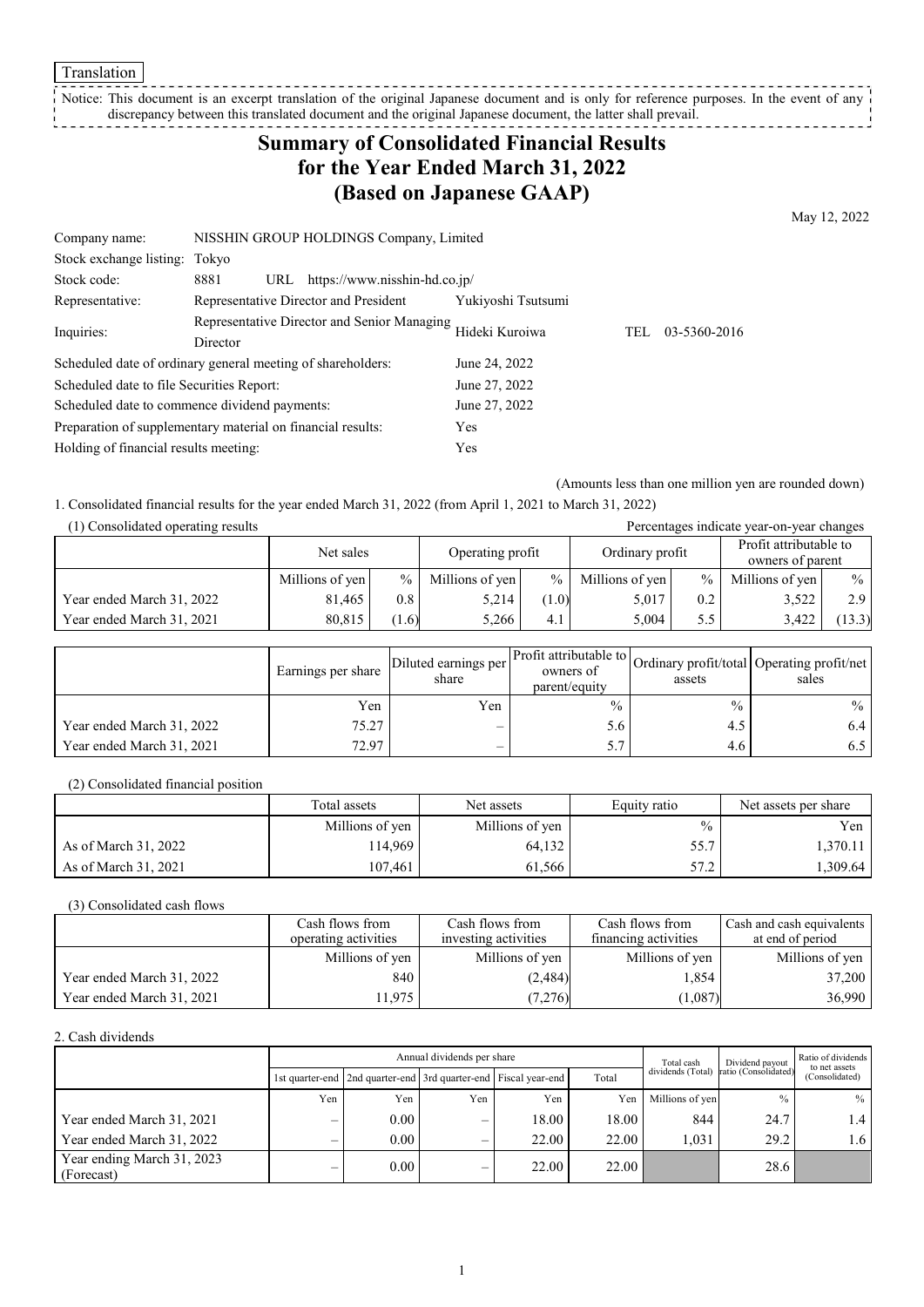3. Forecast of consolidated financial results for the year ending March 31, 2023 (from April 1, 2022 to March 31, 2023)

| Percentages indicate year-on-year changes |                 |     |                     |     |                     |     |                                            |               |                    |
|-------------------------------------------|-----------------|-----|---------------------|-----|---------------------|-----|--------------------------------------------|---------------|--------------------|
|                                           | Net sales       |     | Operating profit    |     | Ordinary profit     |     | Profit attributable to<br>owners of parent |               | Earnings per share |
|                                           | Millions of yen |     | $%$ Millions of yen |     | $%$ Millions of yen |     | % Millions of yen                          | $\frac{0}{0}$ | Yen                |
| Full year                                 | 86,000          | 5.6 | 5.300               | 1.6 | 5.100               | 1.6 | 3,600                                      | $\sim$<br>∠.∠ | 76.92              |

No

#### 4. Notes

(1) Changes in significant subsidiaries during the year ended March 31, 2022

(changes in specified subsidiaries resulting in the change in scope of consolidation):

(2) Changes in accounting policies, changes in accounting estimates, and restatement of prior period financial statements Changes in accounting policies due to revisions to accounting standards and other regulations: Yes Changes in accounting policies due to other reasons: No Changes in accounting estimates: No Restatement of prior period financial statements: No

#### (3) Number of issued shares (common shares)

Total number of issued shares at the end of the period (including treasury shares)

|                                                    | As of March 31, 2022                       |  | 46,951,260 shares   As of March 31, 2021      |  | 46,951,260 shares |  |  |  |
|----------------------------------------------------|--------------------------------------------|--|-----------------------------------------------|--|-------------------|--|--|--|
| Number of treasury shares at the end of the period |                                            |  |                                               |  |                   |  |  |  |
|                                                    | As of March 31, 2022                       |  | 219,232 shares   As of March 31, 2021         |  | $45,632$ shares   |  |  |  |
|                                                    | Average number of shares during the period |  |                                               |  |                   |  |  |  |
|                                                    | Year ended March 31, 2022                  |  | 46,798,383 shares   Year ended March 31, 2021 |  | 46,905,653 shares |  |  |  |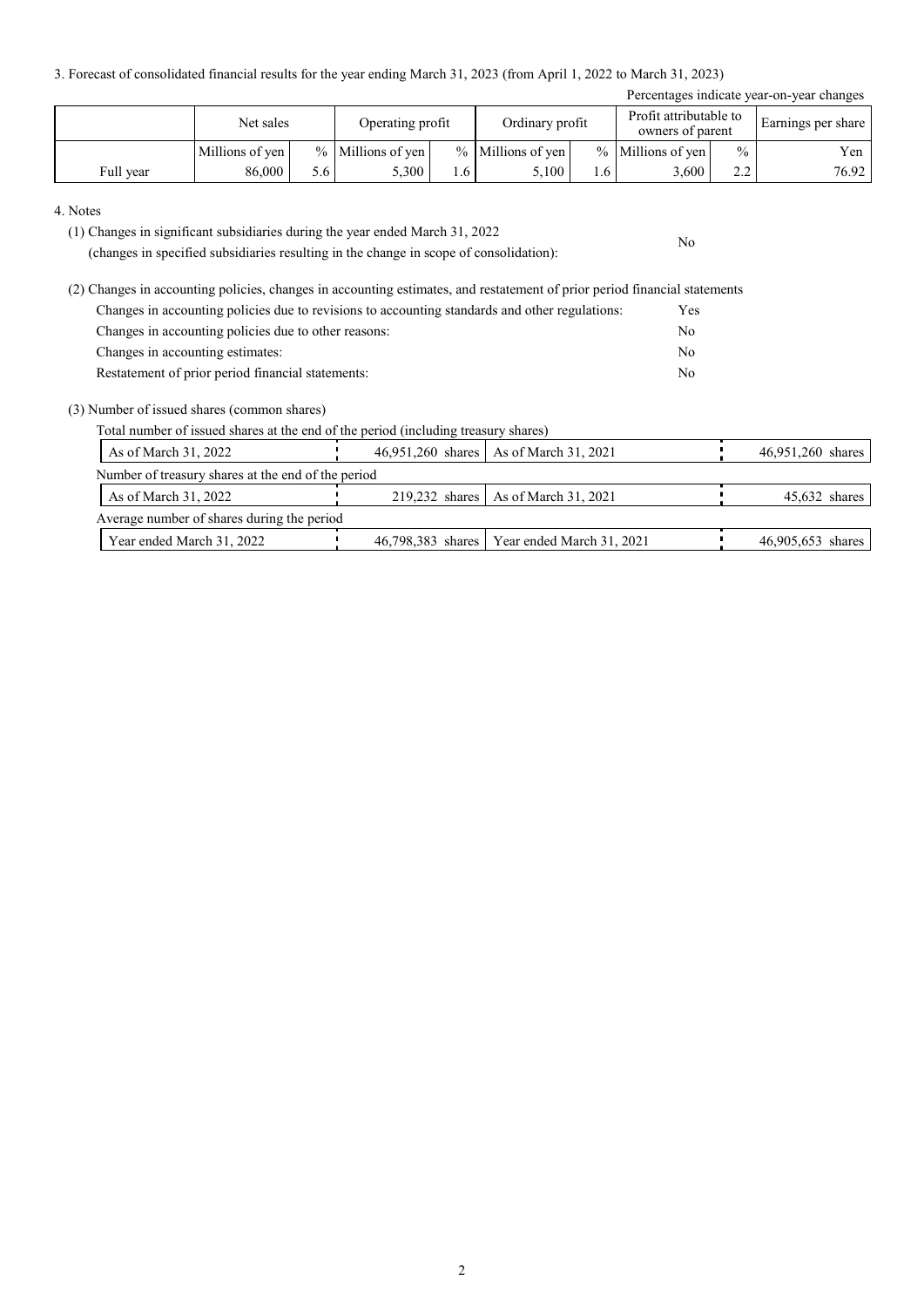# **Consolidated financial statements**

**Consolidated balance sheets**

|                                                      |                      | (Thousands of yen)   |
|------------------------------------------------------|----------------------|----------------------|
|                                                      | As of March 31, 2021 | As of March 31, 2022 |
| Assets                                               |                      |                      |
| Current assets                                       |                      |                      |
| Cash and deposits                                    | 57,874,450           | 61,302,820           |
| Notes receivable, accounts receivable from completed | 11,388,596           | 16,344,272           |
| construction contracts and other                     |                      |                      |
| Electronically recorded monetary claims - operating  | 311,840              | 662,069              |
| Real estate for sale                                 | 5,925,878            | 3,533,277            |
| Costs on real estate business                        | 14,360,079           | 16,446,116           |
| Costs on construction contracts in progress          | 131,391              | 15,284               |
| Merchandise                                          | 3,837                |                      |
| Short-term loans receivable                          | 14,320               | 2,190                |
| Accounts receivable - other                          | 93,978               | 313,702              |
| Other                                                | 1,008,102            | 1,036,435            |
| Allowance for doubtful accounts                      | (72, 529)            | (75,060)             |
| Total current assets                                 | 91,039,946           | 99,581,107           |
| Non-current assets                                   |                      |                      |
| Property, plant and equipment                        |                      |                      |
| Buildings and structures                             | 7,241,264            | 7,278,113            |
| Accumulated depreciation                             | (2,186,835)          | (2,225,039)          |
| Buildings and structures, net                        | 5,054,428            | 5,053,074            |
| Land                                                 | 5,875,808            | 5,425,905            |
| Leased assets                                        | 515,000              | 495,962              |
| Accumulated depreciation                             | (222, 526)           | (256, 421)           |
| Leased assets, net                                   | 292,473              | 239,541              |
| Other                                                | 460,487              | 422,545              |
| Accumulated depreciation                             | (285, 548)           | (293, 861)           |
| Other, net                                           | 174,938              | 128,683              |
| Total property, plant and equipment                  | 11,397,649           | 10,847,204           |
| Intangible assets                                    |                      |                      |
| Leased assets                                        | 60,565               | 39,190               |
| Other                                                | 33,507               | 35,025               |
| Total intangible assets                              | 94,073               | 74,215               |
| Investments and other assets                         |                      |                      |
| Investment securities                                | 3,537,045            | 3,147,859            |
| Long-term loans receivable                           | 288,491              | 265,588              |
| Deferred tax assets                                  | 571,574              | 446,757              |
| Other                                                | 671,859              | 662,561              |
| Allowance for doubtful accounts                      | (138,980)            | (55,312)             |
| Total investments and other assets                   | 4,929,991            | 4,467,454            |
| Total non-current assets                             | 16,421,714           | 15,388,874           |
| Total assets                                         | 107,461,660          | 114,969,982          |
|                                                      |                      |                      |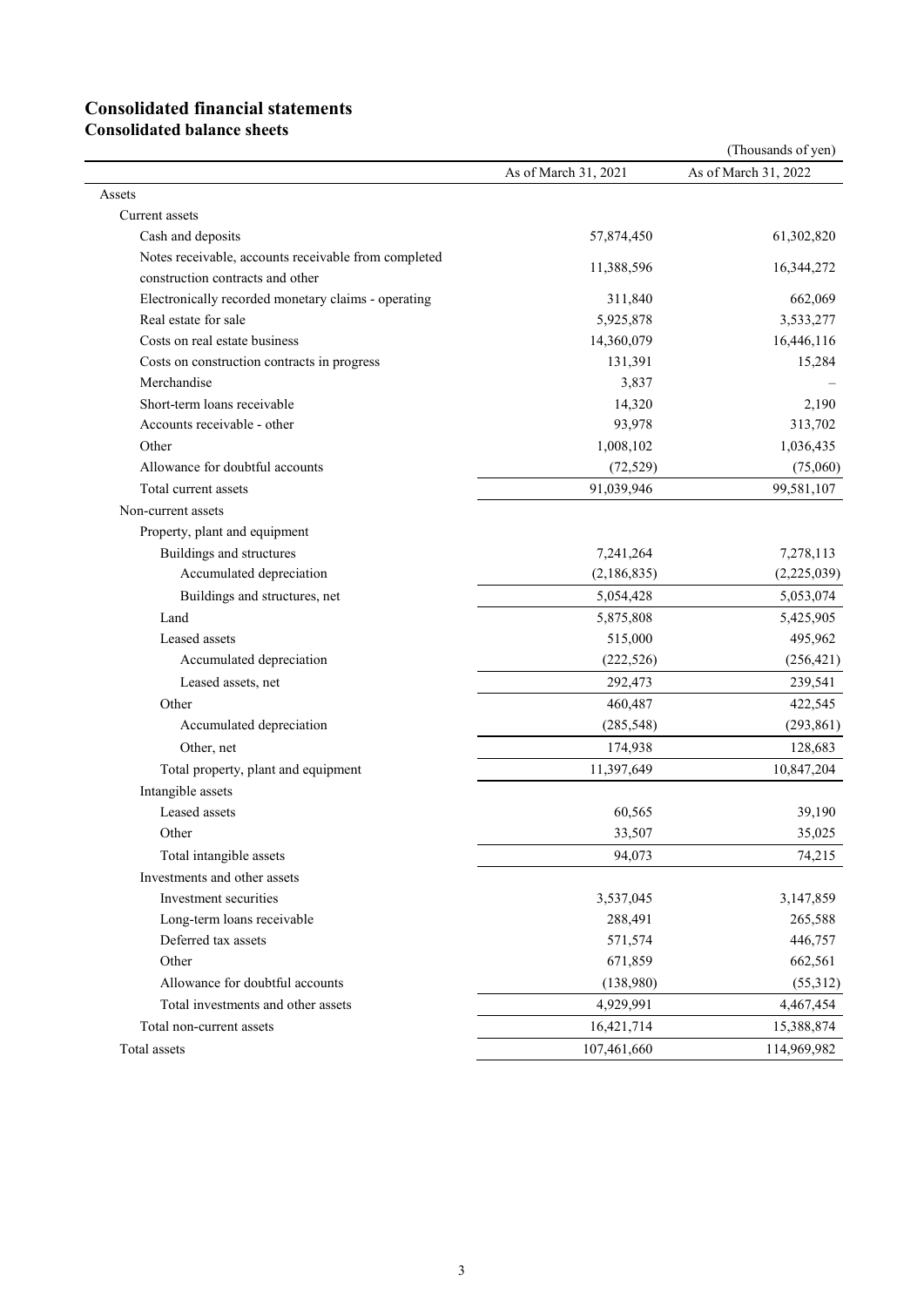|                                                            |                      | (Thousands of yen)   |
|------------------------------------------------------------|----------------------|----------------------|
|                                                            | As of March 31, 2021 | As of March 31, 2022 |
| Liabilities                                                |                      |                      |
| Current liabilities                                        |                      |                      |
| Notes payable, accounts payable for construction contracts |                      |                      |
| and other                                                  | 5,037,443            | 4,218,411            |
| Electronically recorded obligations - operating            | 4,605,403            | 7,991,480            |
| Short-term borrowings                                      | 14,513,961           | 10,481,426           |
| Current portion of bonds payable                           | 88,000               | 88,000               |
| Lease liabilities                                          | 123,175              | 104,290              |
| Income taxes payable                                       | 985,486              | 700,062              |
| Provision for bonuses                                      | 455,121              | 523,157              |
| Provision for warranties for completed construction        | 174,904              | 203,624              |
| Provision for loss on construction contracts               |                      | 5,905                |
| Provision for shareholder benefit program                  | 31,993               | 34,136               |
| Advances received                                          | 262,278              | 571,628              |
| Advances received on construction contracts in progress    | 434,464              | 706,691              |
| Deposits received                                          | 1,331,952            | 1,235,742            |
| Other                                                      | 848,974              | 613,492              |
| Total current liabilities                                  | 28,893,158           | 27,478,049           |
| Non-current liabilities                                    |                      |                      |
| Bonds payable                                              | 400,000              | 312,000              |
| Long-term borrowings                                       | 13,890,208           | 20,975,474           |
| Lease liabilities                                          | 226,684              | 155,680              |
| Provision for retirement benefits for directors (and other |                      |                      |
| officers)                                                  | 590,970              |                      |
| Provision for loss on guarantees                           | 3,102                | 2,460                |
| Provision for share awards for directors (and other        |                      |                      |
| officers)                                                  |                      | 20,964               |
| Retirement benefit liability                               | 1,744,039            | 1,662,796            |
| Other                                                      | 146,737              | 229,994              |
| Total non-current liabilities                              | 17,001,742           | 23,359,370           |
| Total liabilities                                          | 45,894,900           | 50,837,420           |
| Net assets                                                 |                      |                      |
| Shareholders' equity                                       |                      |                      |
| Share capital                                              | 10,111,411           | 10,111,411           |
| Capital surplus                                            | 427,432              | 425,478              |
| Retained earnings                                          | 50,698,293           | 53,380,500           |
| Treasury shares                                            | (25,395)             | (112, 694)           |
| Total shareholders' equity                                 | 61,211,742           | 63,804,696           |
| Accumulated other comprehensive income                     |                      |                      |
| Valuation difference on available-for-sale securities      | 222,660              | 226,354              |
| Remeasurements of defined benefit plans                    | (4,738)              | (2,665)              |
| Total accumulated other comprehensive income               | 217,922              | 223,688              |
| Non-controlling interests                                  | 137,095              | 104,176              |
| Total net assets                                           | 61,566,759           | 64,132,561           |
| Total liabilities and net assets                           | 107,461,660          | 114,969,982          |
|                                                            |                      |                      |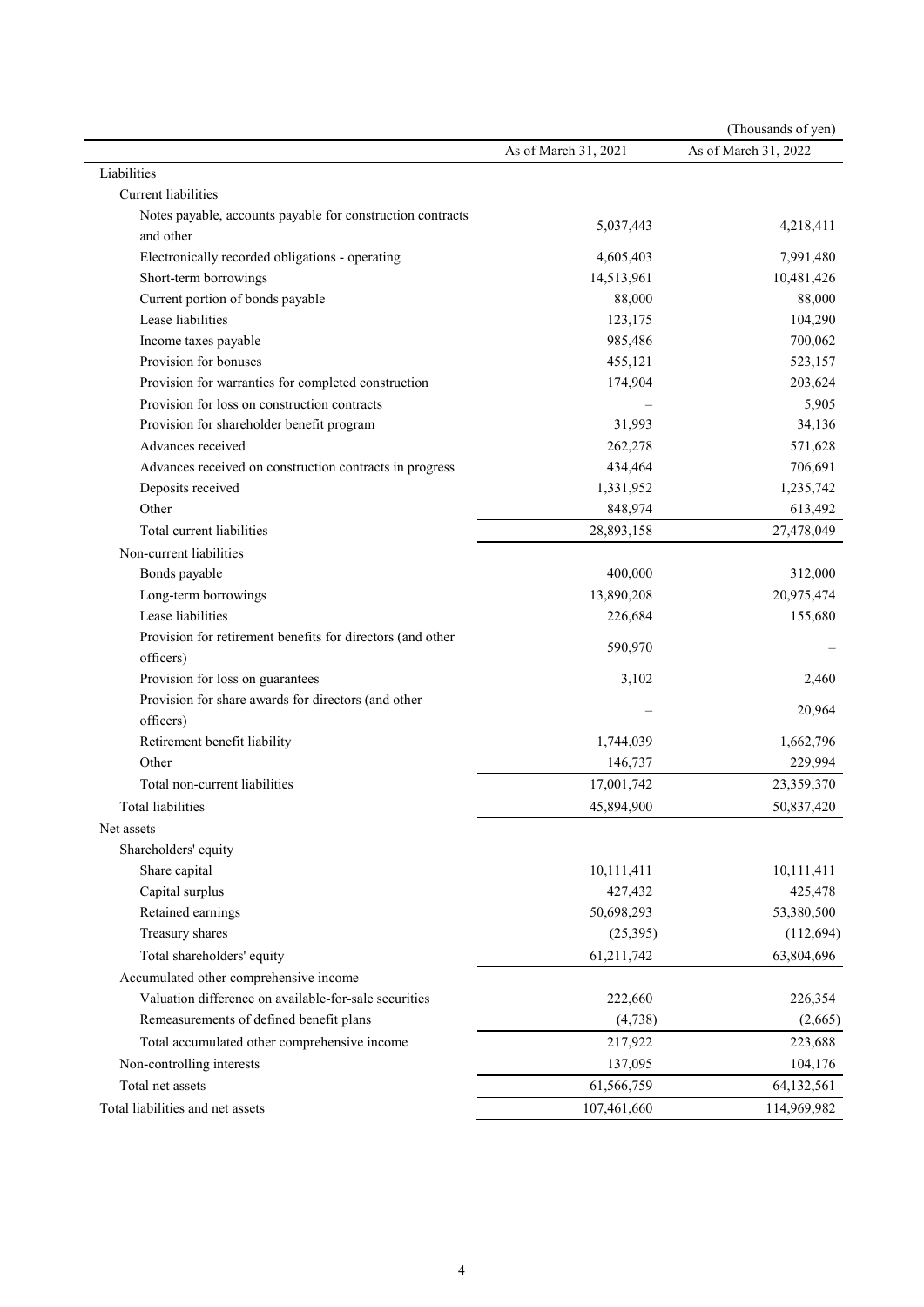|                                                               |                   | (Thousands of yen) |
|---------------------------------------------------------------|-------------------|--------------------|
|                                                               | Fiscal year ended | Fiscal year ended  |
|                                                               | March 31, 2021    | March 31, 2022     |
| Net sales                                                     | 80,815,338        | 81,465,366         |
| Cost of sales                                                 | 67,829,489        | 69,115,185         |
| Gross profit                                                  | 12,985,849        | 12,350,181         |
| Selling, general and administrative expenses                  |                   |                    |
| Advertising expenses                                          | 264,283           | 267,544            |
| Commission expenses                                           | 243,070           | 275,120            |
| Provision of allowance for doubtful accounts                  | 8,236             | 22,940             |
| Provision for shareholder benefit program                     | 31,993            | 34,136             |
| Remuneration for directors (and other officers)               | 402,300           | 396,731            |
| Salaries and allowances                                       | 2,637,351         | 2,712,536          |
| <b>Bonuses</b>                                                | 321,283           | 403,061            |
| Provision for bonuses                                         | 330,204           | 402,114            |
| Retirement benefit expenses                                   | 482,167           | 117,498            |
| Provision for retirement benefits for directors (and other    |                   |                    |
| officers)                                                     | 246,220           | 6,270              |
| Provision for share awards for directors (and other officers) |                   | 21,626             |
| Depreciation                                                  | 158,910           | 193,790            |
| Taxes and dues                                                | 529,035           | 519,315            |
| Other                                                         | 2,064,349         | 1,763,068          |
| Total selling, general and administrative expenses            | 7,719,406         | 7,135,756          |
| Operating profit                                              | 5,266,442         | 5,214,425          |
| Non-operating income                                          |                   |                    |
| Interest income                                               | 16,744            | 1,575              |
| Dividend income                                               | 15,206            | 17,406             |
| Penalty income                                                | 5,959             | 11,909             |
| Reversal of allowance for doubtful accounts                   | 47,151            | 30,774             |
| Reversal of provision for loss on guarantees                  | 523               | 642                |
| Reversal of provision for shareholder benefit program         |                   | 8,323              |
| Gain on sale of securities                                    |                   | 28,905             |
| Insurance return                                              | 4,240             | 30,535             |
| An introduction fee                                           | 25,621            | 36,128             |
| Other                                                         | 44,842            | 48,907             |
| Total non-operating income                                    | 160,290           | 215,109            |
| Non-operating expenses                                        |                   |                    |
| Interest expenses                                             | 395,304           | 377,591            |
| Commission expenses                                           | 17,917            | 6,351              |
| Other                                                         | 8,539             | 28,142             |
| Total non-operating expenses                                  | 421,761           | 412,084            |
| Ordinary profit                                               | 5,004,971         | 5,017,449          |
|                                                               |                   |                    |

### **Consolidated statements of income and consolidated statements of comprehensive income Consolidated statements of income**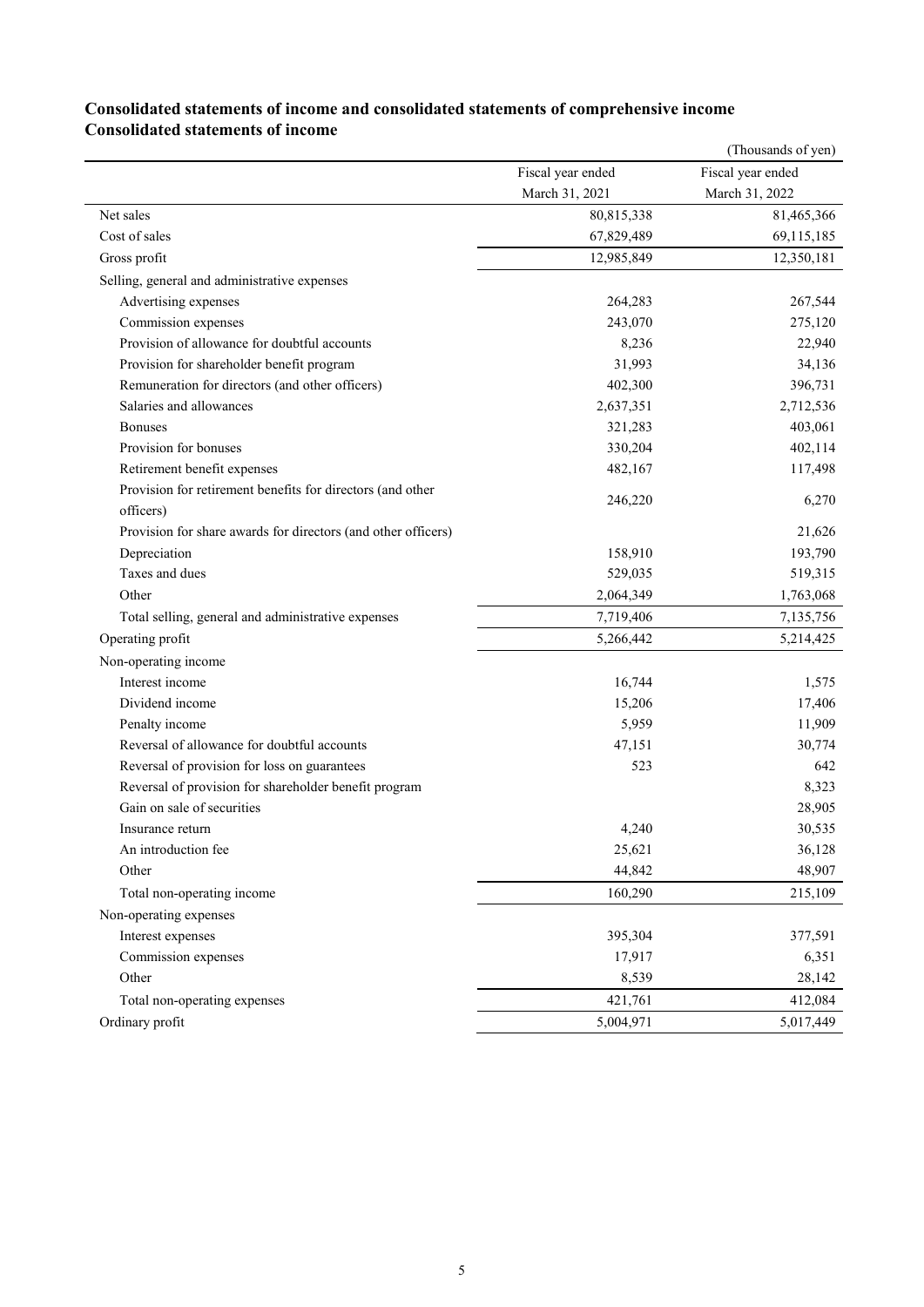|                                                    |                   | (Thousands of yen) |
|----------------------------------------------------|-------------------|--------------------|
|                                                    | Fiscal year ended | Fiscal year ended  |
|                                                    | March 31, 2021    | March 31, 2022     |
| Extraordinary income                               |                   |                    |
| Gain on sale of non-current assets                 | 92,455            | 305,640            |
| Total extraordinary income                         | 92,455            | 305,640            |
| <b>Extraordinary losses</b>                        |                   |                    |
| Loss on sale of non-current assets                 | 68,913            | 70,960             |
| Loss on retirement of non-current assets           | 93,967            | 13,680             |
| Loss on liquidation of subsidiaries and associates | 65,144            | 156,470            |
| Total extraordinary losses                         | 228,026           | 241,110            |
| Profit before income taxes                         | 4,869,401         | 5,081,978          |
| Income taxes - current                             | 1,411,910         | 1,426,407          |
| Income taxes - deferred                            | 27,018            | 121,227            |
| Total income taxes                                 | 1,438,929         | 1,547,634          |
| Profit                                             | 3,430,472         | 3,534,344          |
| Profit attributable to non-controlling interests   | 7,510             | 11,668             |
| Profit attributable to owners of parent            | 3,422,961         | 3,522,675          |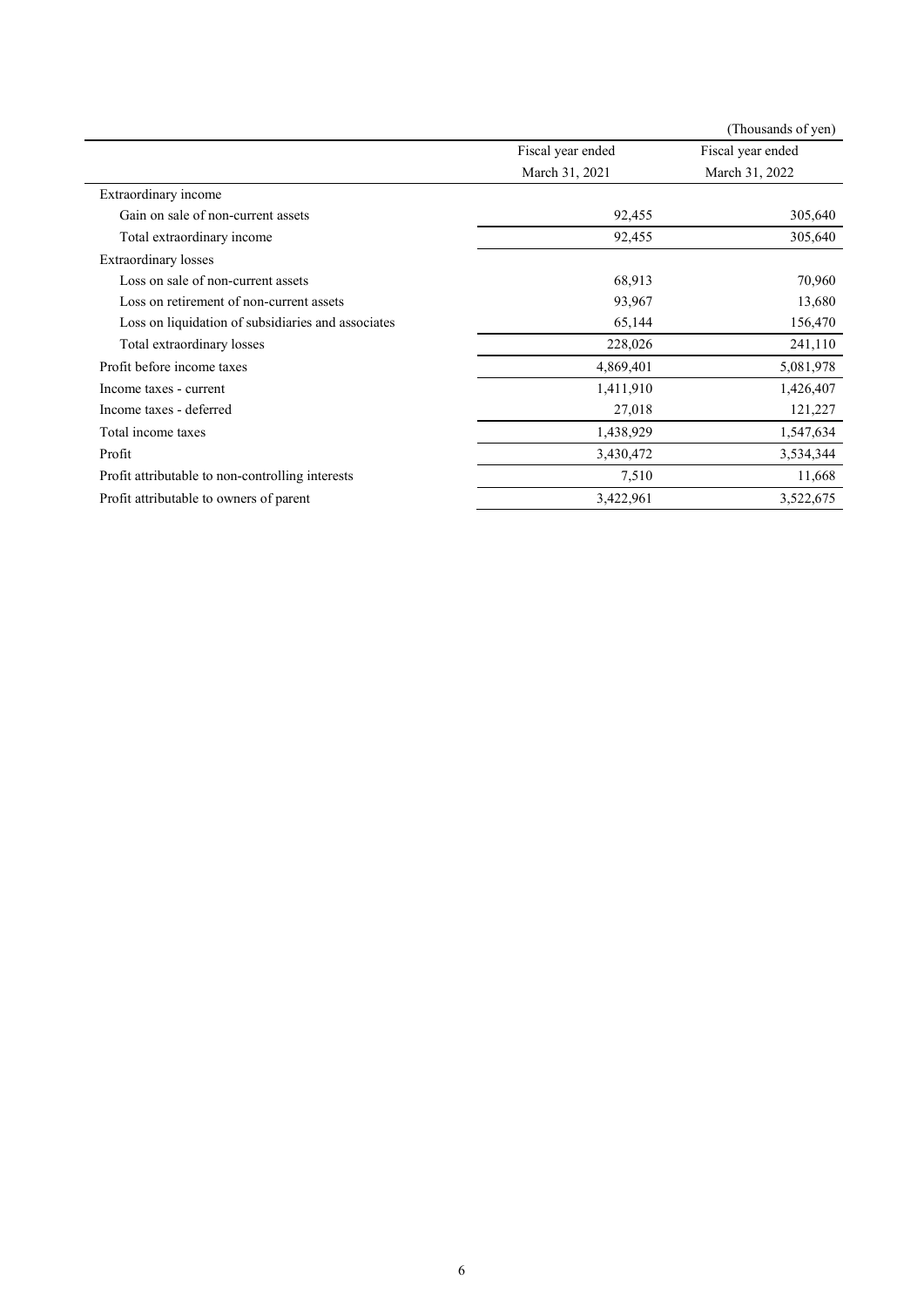## **Consolidated statements of comprehensive income**

| Consonauted statements of comprenensive meome                     |                   |                    |
|-------------------------------------------------------------------|-------------------|--------------------|
|                                                                   |                   | (Thousands of yen) |
|                                                                   | Fiscal year ended | Fiscal year ended  |
|                                                                   | March 31, 2021    | March 31, 2022     |
| Profit                                                            | 3,430,472         | 3,534,344          |
| Other comprehensive income                                        |                   |                    |
| Valuation difference on available-for-sale securities             | 128,245           | 3,693              |
| Foreign currency translation adjustment                           | 51,742            |                    |
| Remeasurements of defined benefit plans, net of tax               | 43,990            | 2,072              |
| Total other comprehensive income                                  | 223,978           | 5,766              |
| Comprehensive income                                              | 3,654,450         | 3,540,110          |
| Comprehensive income attributable to                              |                   |                    |
| Comprehensive income attributable to owners of parent             | 3,646,963         | 3,528,441          |
| Comprehensive income attributable to non-controlling<br>interests | 7,487             | 11,668             |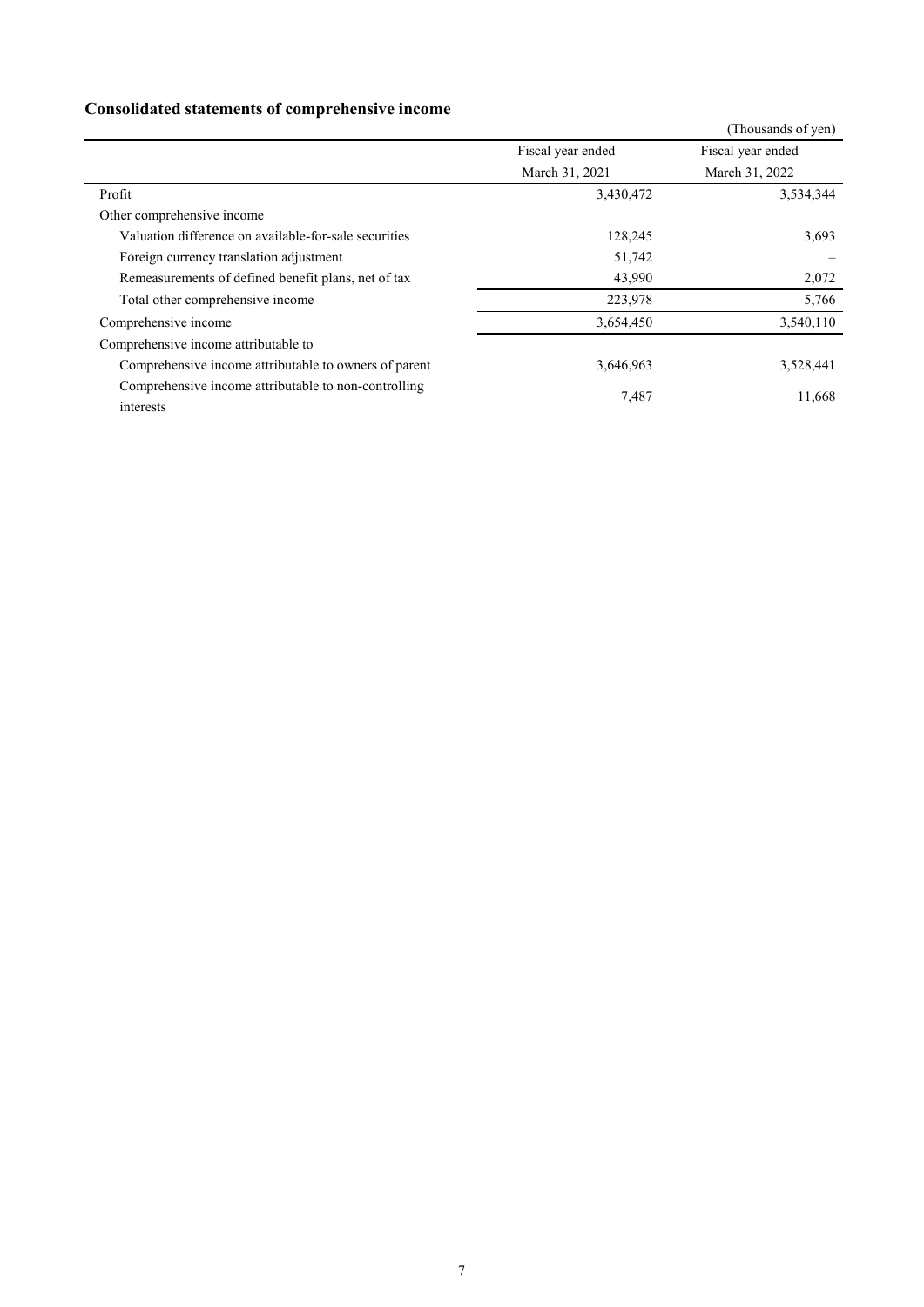## **Consolidated statements of changes in equity**

Fiscal year ended March 31, 2021

(Thousands of yen)

|                                                            | Shareholders' equity     |                          |                   |                 |                               |
|------------------------------------------------------------|--------------------------|--------------------------|-------------------|-----------------|-------------------------------|
|                                                            | Share capital            | Capital surplus          | Retained earnings | Treasury shares | Total shareholders'<br>equity |
| Balance at beginning<br>of period                          | 10,111,411               | 427,432                  | 48,119,634        | (25,372)        | 58,633,106                    |
| Cumulative effects of<br>changes in accounting<br>policies |                          |                          |                   |                 |                               |
| Restated balance                                           | 10,111,411               | 427,432                  | 48,119,634        | (25,372)        | 58,633,106                    |
| Changes during period                                      |                          |                          |                   |                 |                               |
| Dividends of<br>surplus                                    |                          |                          | (844,302)         |                 | (844,302)                     |
| Effect of Change of<br>scope of<br>consolidation           |                          |                          |                   |                 |                               |
| Profit attributable to<br>owners of parent                 |                          |                          | 3,422,961         |                 | 3,422,961                     |
| Purchase of<br>treasury shares                             |                          |                          |                   | (23)            | (23)                          |
| Net changes in<br>items other than<br>shareholders' equity |                          |                          |                   |                 |                               |
| Total changes during<br>period                             | $\overline{\phantom{0}}$ | $\overline{\phantom{0}}$ | 2,578,659         | (23)            | 2,578,635                     |
| Balance at end of<br>period                                | 10,111,411               | 427,432                  | 50,698,293        | (25,395)        | 61,211,742                    |

|                                                            | Accumulated other comprehensive income                      |                                               |                                            |                                                    |                              |                  |
|------------------------------------------------------------|-------------------------------------------------------------|-----------------------------------------------|--------------------------------------------|----------------------------------------------------|------------------------------|------------------|
|                                                            | Valuation difference<br>on available-for-sale<br>securities | Foreign currency<br>translation<br>adjustment | Remeasurements of<br>defined benefit plans | Total accumulated<br>other comprehensive<br>income | Non-controlling<br>interests | Total net assets |
| Balance at beginning<br>of period                          | 94,391                                                      | (51,742)                                      | (48, 728)                                  | (6,079)                                            | 129,716                      | 58,756,743       |
| Cumulative effects of<br>changes in accounting<br>policies |                                                             |                                               |                                            |                                                    |                              |                  |
| Restated balance                                           | 94.391                                                      | (51, 742)                                     | (48, 728)                                  | (6,079)                                            | 129,716                      | 58,756,743       |
| Changes during period                                      |                                                             |                                               |                                            |                                                    |                              |                  |
| Dividends of<br>surplus                                    |                                                             |                                               |                                            |                                                    |                              | (844,302)        |
| Effect of Change of<br>scope of<br>consolidation           |                                                             |                                               |                                            |                                                    |                              |                  |
| Profit attributable to<br>owners of parent                 |                                                             |                                               |                                            |                                                    |                              | 3,422,961        |
| Purchase of<br>treasury shares                             |                                                             |                                               |                                            |                                                    |                              | (23)             |
| Net changes in<br>items other than<br>shareholders' equity | 128,268                                                     | 51,742                                        | 43,990                                     | 224,002                                            | 7,378                        | 231,380          |
| Total changes during<br>period                             | 128,268                                                     | 51,742                                        | 43,990                                     | 224,002                                            | 7,378                        | 2,810,016        |
| Balance at end of<br>period                                | 222,660                                                     |                                               | (4,738)                                    | 217,922                                            | 137,095                      | 61,566,759       |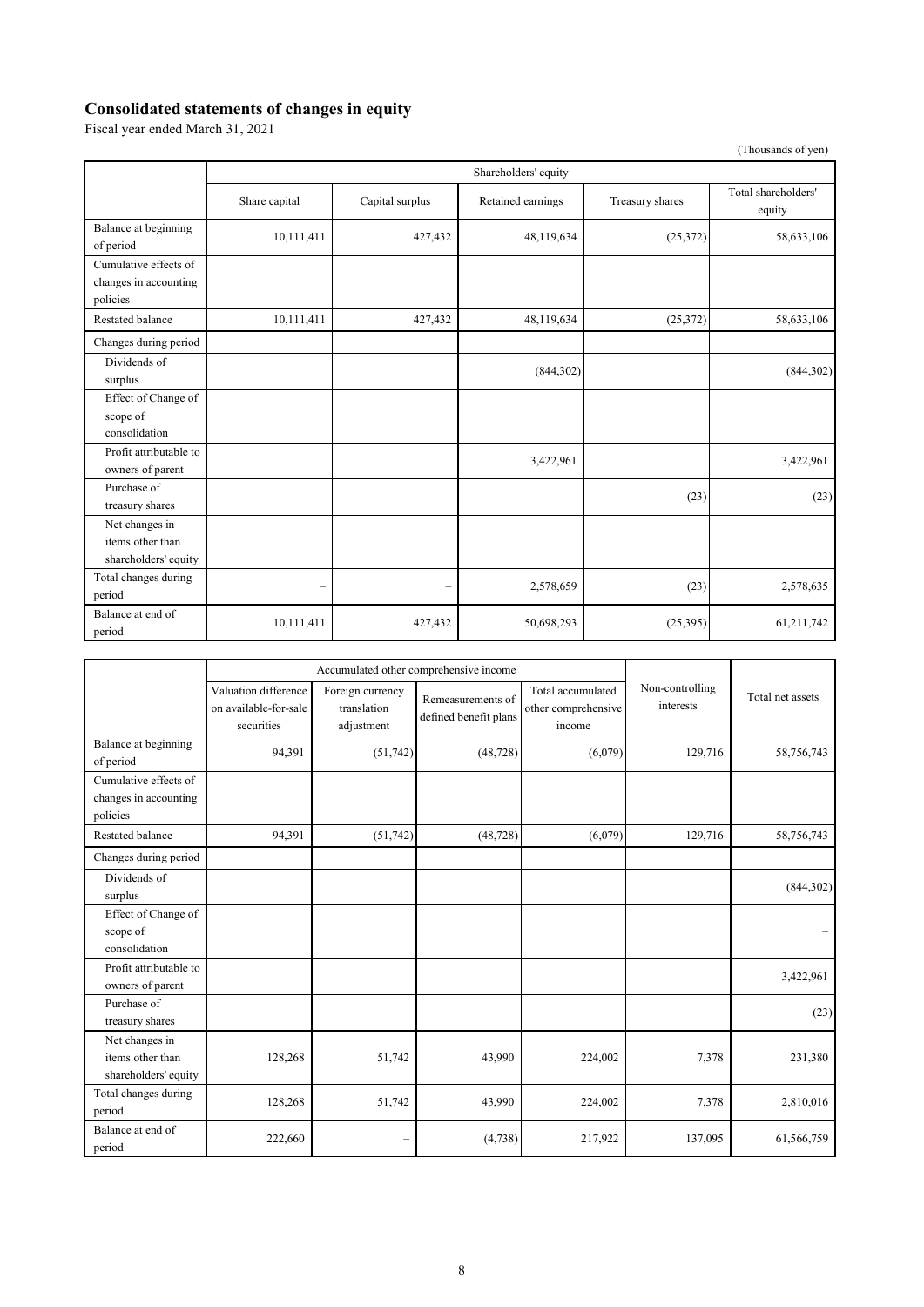### Fiscal year ended March 31, 2022

(Thousands of yen)

|                                                            | Shareholders' equity     |                 |                   |                 |                               |
|------------------------------------------------------------|--------------------------|-----------------|-------------------|-----------------|-------------------------------|
|                                                            | Share capital            | Capital surplus | Retained earnings | Treasury shares | Total shareholders'<br>equity |
| Balance at beginning<br>of period                          | 10,111,411               | 427,432         | 50,698,293        | (25,395)        | 61,211,742                    |
| Cumulative effects of<br>changes in accounting<br>policies | $\qquad \qquad -$        |                 | 3,832             | -               | 3,832                         |
| <b>Restated balance</b>                                    | 10,111,411               | 427,432         | 50,702,126        | (25,395)        | 61,215,575                    |
| Changes during period                                      |                          |                 |                   |                 |                               |
| Dividends of<br>surplus                                    |                          |                 | (844,301)         |                 | (844,301)                     |
| Effect of Change of<br>scope of<br>consolidation           |                          | (1,954)         |                   |                 | (1,954)                       |
| Profit attributable to<br>owners of parent                 |                          |                 | 3,522,675         |                 | 3,522,675                     |
| Purchase of<br>treasury shares                             |                          |                 |                   | (87,298)        | (87, 298)                     |
| Net changes in<br>items other than<br>shareholders' equity |                          |                 |                   |                 |                               |
| Total changes during<br>period                             | $\overline{\phantom{0}}$ | (1,954)         | 2,678,374         | (87,298)        | 2,589,121                     |
| Balance at end of<br>period                                | 10,111,411               | 425,478         | 53,380,500        | (112, 694)      | 63,804,696                    |

|                                                            | Accumulated other comprehensive income                      |                                               |                                            |                                                    |                              |                  |
|------------------------------------------------------------|-------------------------------------------------------------|-----------------------------------------------|--------------------------------------------|----------------------------------------------------|------------------------------|------------------|
|                                                            | Valuation difference<br>on available-for-sale<br>securities | Foreign currency<br>translation<br>adjustment | Remeasurements of<br>defined benefit plans | Total accumulated<br>other comprehensive<br>income | Non-controlling<br>interests | Total net assets |
| Balance at beginning<br>of period                          | 222,660                                                     |                                               | (4,738)                                    | 217,922                                            | 137,095                      | 61,566,759       |
| Cumulative effects of<br>changes in accounting<br>policies | -                                                           | -                                             |                                            |                                                    |                              | 3,832            |
| <b>Restated balance</b>                                    | 222,660                                                     | $\overline{\phantom{0}}$                      | (4,738)                                    | 217,922                                            | 137,095                      | 61,570,592       |
| Changes during period                                      |                                                             |                                               |                                            |                                                    |                              |                  |
| Dividends of<br>surplus                                    |                                                             |                                               |                                            |                                                    |                              | (844,301)        |
| Effect of Change of<br>scope of<br>consolidation           |                                                             |                                               |                                            |                                                    |                              | (1,954)          |
| Profit attributable to<br>owners of parent                 |                                                             |                                               |                                            |                                                    |                              | 3,522,675        |
| Purchase of<br>treasury shares                             |                                                             |                                               |                                            |                                                    |                              | (87,298)         |
| Net changes in<br>items other than<br>shareholders' equity | 3,693                                                       |                                               | 2,072                                      | 5,766                                              | (32,918)                     | (27, 152)        |
| Total changes during<br>period                             | 3,693                                                       | -                                             | 2,072                                      | 5,766                                              | (32,918)                     | 2,561,968        |
| Balance at end of<br>period                                | 226,354                                                     | -                                             | (2,665)                                    | 223,688                                            | 104,176                      | 64,132,561       |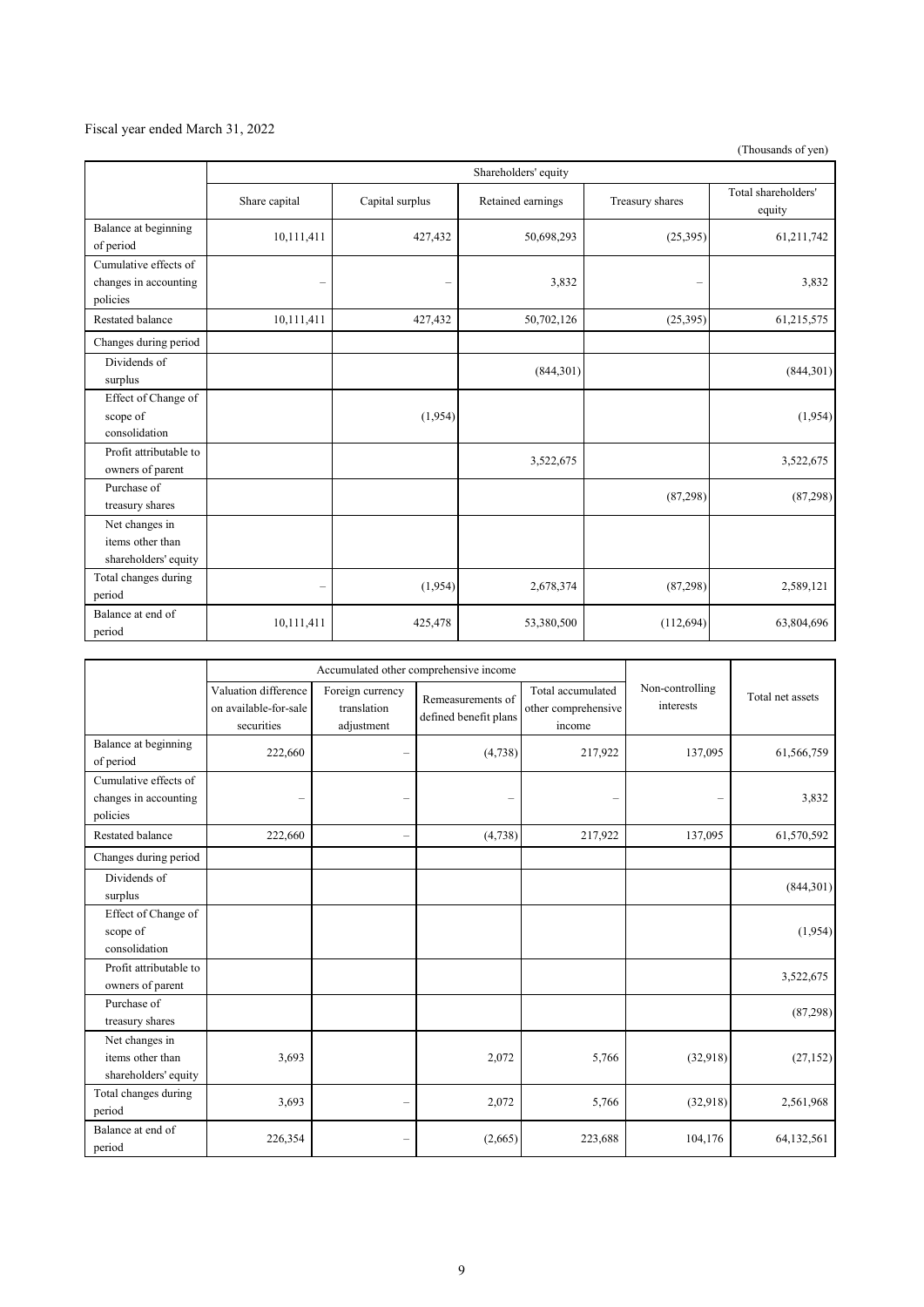### **Consolidated statements of cash flows**

|                                                           |                   | (Thousands of yen) |
|-----------------------------------------------------------|-------------------|--------------------|
|                                                           | Fiscal year ended | Fiscal year ended  |
|                                                           | March 31, 2021    | March 31, 2022     |
| Cash flows from operating activities                      |                   |                    |
| Profit before income taxes                                | 4,869,401         | 5,081,978          |
| Depreciation                                              | 341,243           | 356,150            |
| Increase (decrease) in allowance for doubtful accounts    | (33,614)          | (8,779)            |
| Increase (decrease) in provision for bonuses              | 40,402            | 68,035             |
| Increase (decrease) in retirement benefit liability       | 293,618           | (74, 414)          |
| Increase (decrease) in other provisions                   | 169,740           | (533, 878)         |
| Interest and dividend income                              | (31,951)          | (18,982)           |
| Gain on maturity of insurance contract                    | (4,240)           | (30, 535)          |
| Interest expenses                                         | 395,304           | 377,591            |
| Commission expenses                                       | 17,917            | 6,351              |
| Loss on retirement of property, plant and equipment and   | 93,967            | 13,680             |
| intangible assets                                         |                   |                    |
| Loss (gain) on sale of property, plant and equipment and  |                   |                    |
| intangible assets                                         | (23, 541)         | (234, 679)         |
| Loss (gain) on liquidation of subsidiaries and associates | 65,144            | 156,470            |
| Decrease (increase) in trade receivables                  | 140,234           | (5,296,942)        |
| Decrease (increase) in inventories                        | 10,535,625        | 314,193            |
| Decrease (increase) in other assets                       | 920,389           | (300, 176)         |
| Increase (decrease) in trade payables                     | (4,789,675)       | 2,622,573          |
| Increase (decrease) in other liabilities                  | (99,311)          | 358,862            |
| Increase (decrease) in other non-current liabilities      | (266)             | 61,829             |
| Other, net                                                | (22, 722)         | (61,791)           |
| Subtotal                                                  | 12,877,666        | 2,857,536          |
| Income taxes refund                                       | 166,429           | 406                |
| Income taxes paid                                         | (729, 462)        | (1,659,352)        |
| Interest and dividends received                           | 61,297            | 19,197             |
| Interest paid                                             | (400,749)         | (377, 641)         |
| Net cash provided by (used in) operating activities       | 11,975,181        | 840,145            |
|                                                           |                   |                    |